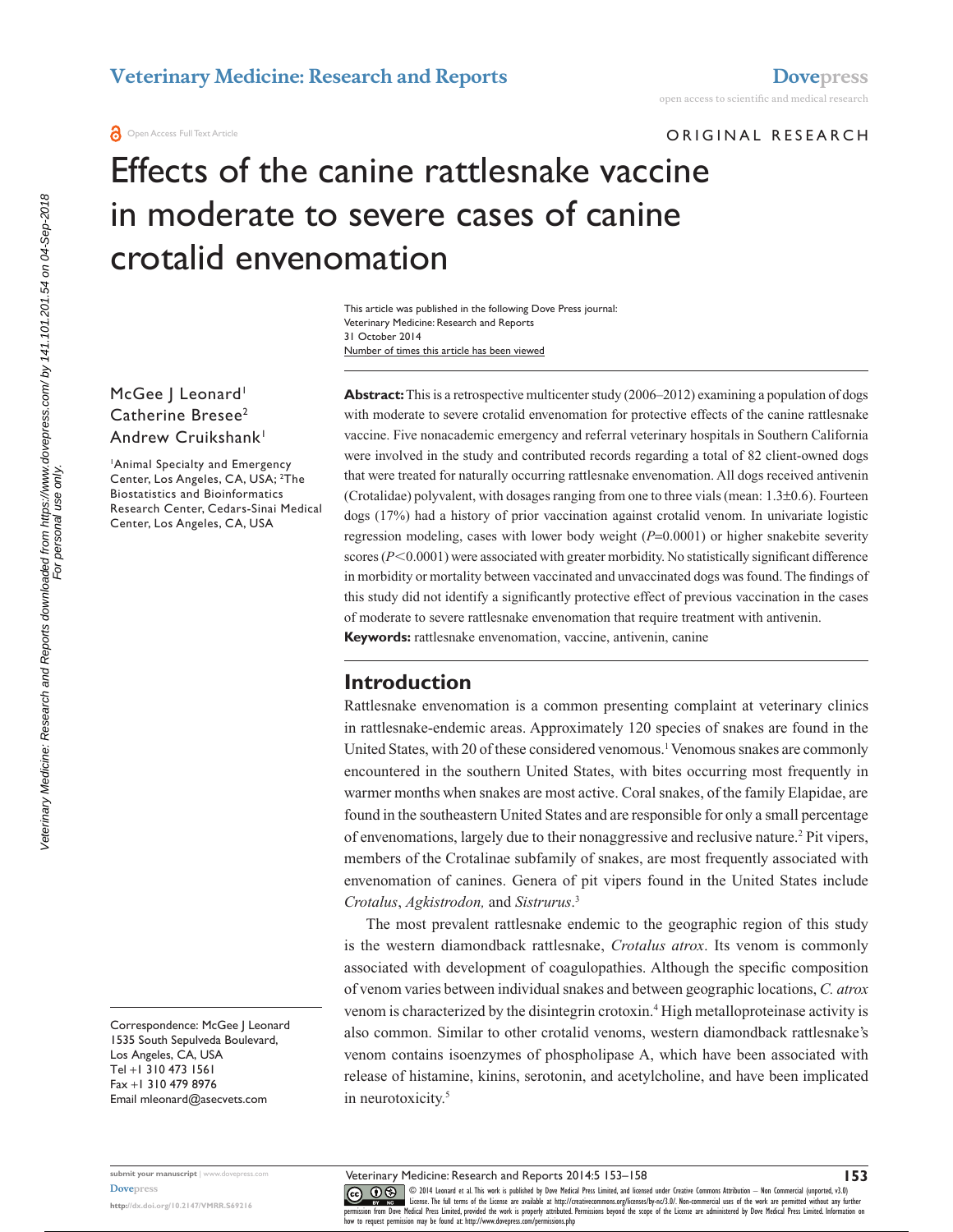Antivenin is the only specific therapy available for rattlesnake envenomation. Its administration is common in human medicine and, in many regions, has become the standard of care for moderate to severe cases of canine envenomation. Antivenin products are composed of whole or partial immunoglobulin proteins that are produced in response to various components of rattlesnake venom. The goal of antivenin treatment is to infuse a complement of antibodies into an envenomated patient to neutralize circulating venom components.6 First generation antivenin products were made from whole IgG molecules. The Fc fragment included in the immunoglobulin molecule is involved in complement binding and subsequent cytotoxicity and thus may be implicated in adverse immune responses including immediate hypersensitivity reactions.7 Since the Fc fragments are not necessary for antigen binding, newer antivenin products have been developed consisting of virtually pure IgG Fab fragments.<sup>8</sup>

Antivenin (Crotalidae) polyvalent (ACP) (Boehringer Ingelheim Vetmedica, Inc., St Joseph, MO, USA) is produced by inoculating horses with venom of the eastern and western diamondback rattlesnakes, the tropical rattlesnake, and the Fer-de-lance.<sup>8</sup> This antivenin consists of whole IgG molecules. ACP is no longer produced for human use in the United States, but it remains common in the veterinary field. Specific dosage recommendations for ACP are lacking. Envenomated humans routinely receive multiple doses of antivenin early in the treatment.<sup>1</sup> The use of multiple vials of antivenin may quickly become cost prohibitive in veterinary patients. ACP manufacturer's recommendations are from one to five vials per dog, depending on the dog and the clinical presentation. The manufacturer also states that higher doses may be needed for smaller dogs due to their greater relative body surface area.<sup>9</sup> One vial of ACP is often sufficient to slow or halt progression of clinical signs. General guidelines for use of antivenin products recommend treatment within 4 hours of envenomation, although some positive effect may be expected after 24 hours or more.<sup>2</sup>

A western diamondback (*C. atrox*) toxoid vaccine was licensed for use in the state of California in 2003 and released nationally in 2004. A canine and an equine version of the crotalid toxoid vaccine are currently produced by a single manufacturer (Red Rock Biologics, Woodland, CA, USA). The goal of vaccination is to stimulate the patient to form a full complement of active antibodies against various components of the venom, which may then be mobilized acutely in the case of envenomation.10 Manufacturer claims include crossprotection against prairie, Great Basin, Northern and Southern Pacific, and timber rattlesnakes, as well as the sidewinder, massasauga, and copperhead snakes. Some protection against the eastern diamondback rattlesnake venom may be produced but the vaccine manufacturer does not claim cross-protection against venom of cottonmouth, Mojave, or coral snakes. Manufacturer guidelines for vaccination recommend an initial vaccine followed by a booster 1 month later and annual boosters thereafter. Vaccines should be administered approximately 1 month prior to the start of the rattlesnake season, usually in mid to late winter. Additional boosters of the vaccine may be beneficial for dogs weighing less than 25 pounds due to their apparent increased sensitivity to rattlesnake venom, and also for dogs weighing more than 100 pounds, because they may mount a suboptimal antibody response to initial vaccination.<sup>10</sup> Product information for the vaccine claims that all dogs bitten by rattlesnakes should be presented for emergent medical care, regardless of vaccination status, but that the vaccine may lessen or preclude the need for antivenin administration during treatment of envenomations.<sup>10</sup>

At the time of writing this manuscript, the only published studies investigating the efficacy of the vaccine were toxin neutralization studies conducted in mice at the time of vaccine development. In the most recent vaccine recommendations made by the American Animal Hospital Association, no position is taken regarding use of this vaccine, due to limited experimental and field data.<sup>11</sup>

The purpose of this study was to investigate the effects of vaccination on a population of moderately to severely envenomated dogs that required treatment with antivenin in Southern California and to determine whether a history of vaccination was associated with decreased morbidity or mortality.

# **Materials and methods**

The medical records databases of five local emergency and referral veterinary hospitals were searched for dogs receiving antivenin therapy. Records were collected from July 2006 through March 2012; time periods for different hospitals varied based on the availability of searchable records. Cases were excluded if the final diagnosis was not consistent with rattlesnake envenomation or if complete records, including relevant laboratory data and case outcome, were not available. A total of 136 records were reviewed for study inclusion.

Medical records were reviewed by a single author (MJL) and the following data were collected: signalment, location of bite, vaccination status, body weight, vital signs at presentation (temperature, pulse rate, and respiration rate), physical examination findings, treatments instituted, number of vials of antivenin administered, length of hospitalization, and case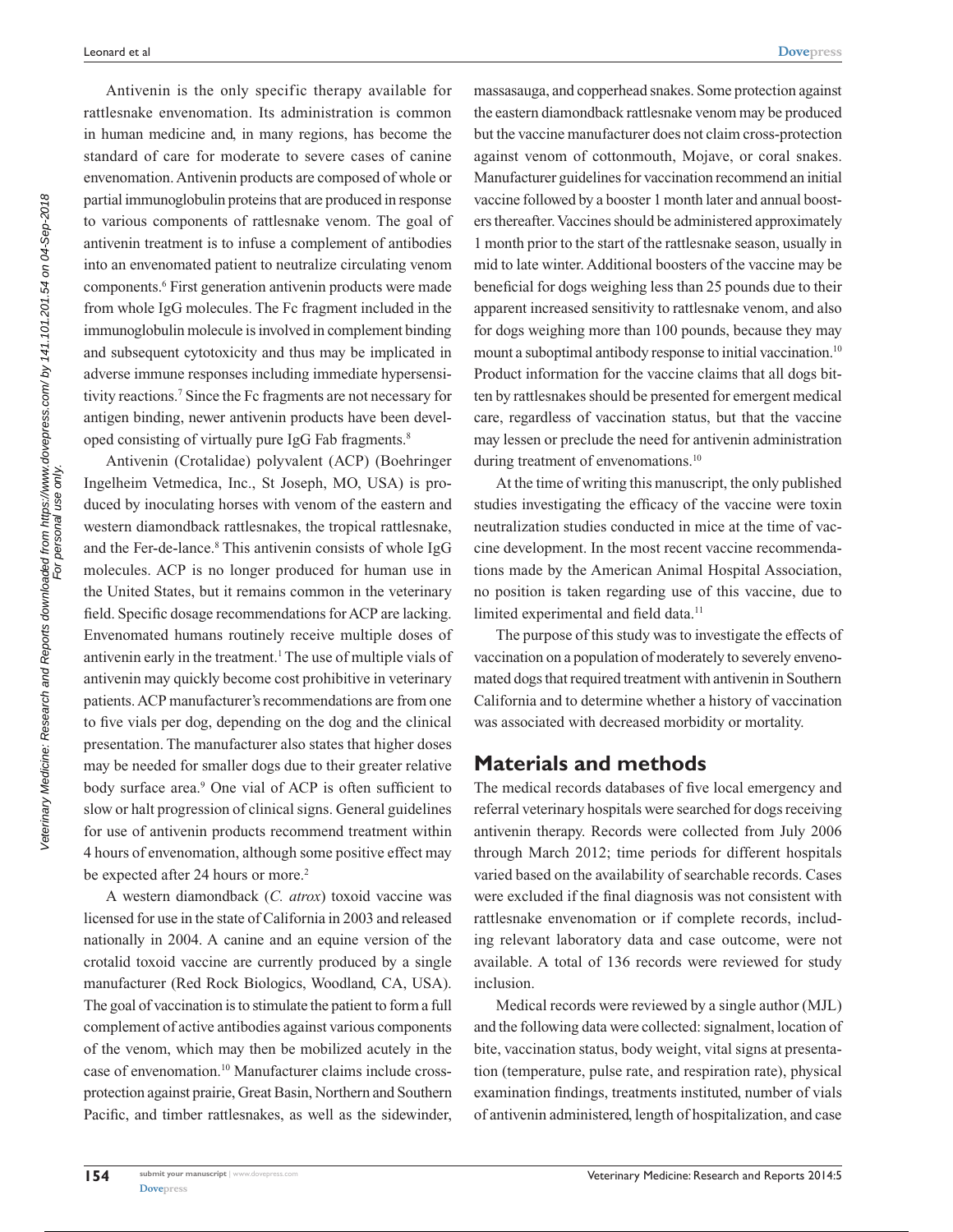outcome (discharge or death). Results of initial hematologic and coagulation evaluation including prothrombin time (PT), activated partial thromboplastin time (aPTT), and platelet count, as well as any follow-up testing performed during the course of treatment, were recorded.

A snakebite severity score (SSS) has been used in human medicine to quantify the severity of rattlesnake envenomation based on derangements of various body systems at presentation.12 This scoring system was later validated in cases of canine rattlesnake envenomation.13 Serial use of the SSS can aid in assessment of a patient's response to treatment following envenomation.<sup>13</sup> An initial SSS was assigned to each patient in this study based on the collected data. The SSS was recalculated for each day of hospitalization and any progression of clinicopathologic abnormalities was recorded.

To attempt to quantify the morbidity or difficulty of case management for each patient through the duration of treatment, a morbidity scale was developed (Table 1). Each case was assigned a morbidity score (1–3) based on case progression and outcome. A case was classified as having low morbidity and received a score of 1 if a positive response to a single dose of antivenin was noted and the patient was discharged without complication in 24 hours or less. An additional point was added if, at any time during treatment, the SSS increased despite treatment with antivenin and/or if transfusion of any blood product was required. A maximal morbidity score of 3 was assigned when blood products were administered in addition to multiple doses of antivenin, or when a patient died during the course of treatment.

# **Statistical methods**

All data were reported as means and standard deviations (SD) or counts and frequencies where appropriate. Continuous and normally distributed data were compared across groups by using Student's *t*-test or, failing normality, Wilcoxon rank-sum test. Categorical data were tested by using Fisher's exact test. Ordinal logistic regression methods were used

|  |  | <b>Table I</b> Morbidity scale |  |
|--|--|--------------------------------|--|
|--|--|--------------------------------|--|

| Morbidity score Case features |                                                        |
|-------------------------------|--------------------------------------------------------|
| $\mathsf{I}$ (low)            | Routine presentation; adequate response to single      |
|                               | dose of ACP; no progression of SSS throughout          |
|                               | course of the treatment; discharge within 24 hours     |
| 2 (moderate)                  | Increase of SSS after single ACP treatment or required |
|                               | additional ACP dose/blood product transfusion          |
| $3$ (high)                    | Increase of SSS after single ACP treatment and         |
|                               | required additional ACP dose/blood product             |
|                               | transfusion; or patient expired despite treatment      |

**Abbreviations:** ACP, antivenin (crotalidae) polyvalent; SSS, snakebite severity score.

to determine significant factors affecting morbidity scores. Linear regression methods were also performed to determine the number of days of hospital stay and number of antivenin vials. Multivariable modeling was conducted to adjust for a collective set of relevant clinical factors affecting morbidity scores, days of hospitalization, and number of antivenin vials.<sup>14</sup> Values of  $P < 0.05$  were considered significant. All analysis was performed using SAS version 9.3.

# **Results**

Of the 136 records reviewed, 82 dogs met the inclusion criteria for this study. Average age of dogs was 4.5±4.0 years and their average weight was 24.9±11.9 kg. Females were slightly overrepresented, with 47 females (57%) and 35 males (43%). Eleven percent of dogs were sexually intact (five males and four females). Most dogs (72%) were bitten on the face or the muzzle. All dogs received one to three vials (mean 1.3±0.6) of antivenin. Fourteen dogs (17%) had received the canine rattlesnake vaccine at some point prior to envenomation. A summary of case data for all dogs is given in Table 2.

### Initial assessment

All dogs in this study presented for evaluation within 6 hours of envenomation. Vital signs were recorded and a complete physical examination was performed for each dog at presentation. A complete blood count, PT, and aPTT were performed at the time of admission to the hospital.

Abnormalities in various body systems at presentation were recorded in order to assign an SSS to each dog. Eightytwo dogs (100%) in this study had evidence of local tissue damage at the site of the bite, including punctures, ecchymoses, and swelling. Sixty-one dogs (74%) had pulmonary abnormalities including tachypnea, dyspnea, and cyanosis. Forty dogs (49%) had cardiovascular abnormalities including tachycardia, arrhythmias, and derangement of arterial blood pressure. Sixteen dogs (20%) had abnormal findings related to the gastrointestinal system including abdominal pain, vomiting, and diarrhea. Thirty-eight dogs (46%) had abnormal coagulation parameters including prolonged PT and aPTT times, thrombocytopenia, and clinically apparent abnormal hemorrhage or ecchymoses. Of the 82 dogs, only six dogs (7%) demonstrated neurologic signs including weakness, ataxia, and lethargy. All the vaccinated dogs in this study presented with an SSS  $\leq$ 5.

# **Treatment**

Every dog in the study was treated with ACP. Antivenin infusion monitoring was similar to a blood transfusion in all cases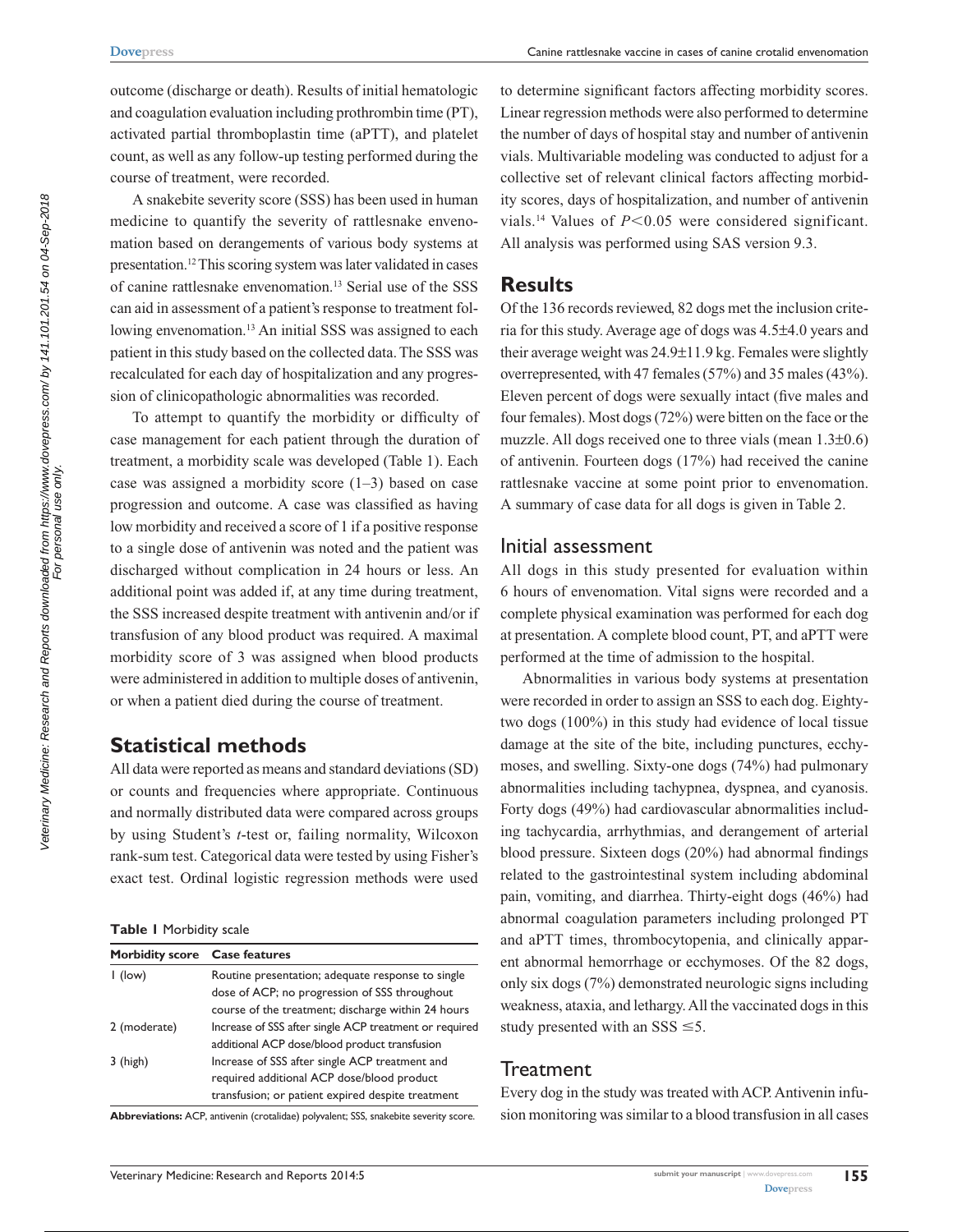#### **Table 2** Summary of case data

|                              | All cases (N=82) | Vaccinated (n=14) | Unvaccinated (n=68) | P-value          |
|------------------------------|------------------|-------------------|---------------------|------------------|
| Age                          | $4.5 \pm 4.0$    | $6.4 + 3.5$       | $5.2 + 4.1$         | 0.3163#          |
| Weight                       | 24.9±11.9        | 29.9±12.4         | $23.9 \pm 11.6$     | 0.0859#          |
| Sex, n (%)                   |                  |                   |                     |                  |
| Male - intact                | 5(6%)            | 1(7%)             | 4(5%)               | $0.8182*$        |
| Male - neutered              | 30 (37%)         | 6(43%)            | 24 (35%)            |                  |
| Female - intact              | 4(5%)            | $0(0\%)$          | 4(6%)               |                  |
| Female - spayed              | 43 (51%)         | 6(43%)            | 36 (53%)            |                  |
| Bite location, n (%)         |                  |                   |                     |                  |
| Head                         | 59 (72%)         | 7 (50%)           | 52 (76%)            | $0.0563*$        |
| Body, limbs                  | 23 (28%)         | 7 (50%)           | 16(24%)             |                  |
| Antivenin vials administered | $1.4 \pm 0.6$    | $1.4 \pm 0.5$     | $1.4 \pm 0.9$       | $0.8802^$        |
| Outcome, n (%)               |                  |                   |                     |                  |
| Discharged                   | 77 (94%)         | 14 (100%)         | 63 (93%)            | $0.5821*$        |
| Expired                      | 5(6%)            | $0(0\%)$          | 5(7%)               |                  |
| Days of care (mean $+$ SD)   | $1.3 \pm 0.8$    | $1.3 \pm 0.5$     | $1.3 \pm 0.9$       | $0.5488^{\circ}$ |
| Body temperature (F)         | $102.0 \pm 1.4$  | $101.9 \pm 1.3$   | $102.1 \pm 1.5$     | $0.6311*$        |
| Pulse rate                   | $133.3 \pm 34.0$ | $151.4 \pm 38.5$  | $129.6 \pm 33.3$    | 0.0321#          |
| Respiration rate             | 97.7±44.4        | $103.6 \pm 43.5$  | 96.5±44.8           | $0.5039^{\circ}$ |
| SSS                          | $4.2 + 2.5$      | $3.4 \pm 1.3$     | $4.4 \pm 2.7$       | $0.3766^{\circ}$ |
| Morbidity rating, n (%)      |                  |                   |                     |                  |
| Low                          | 44 (54%)         | 10(71%)           | 34 (50%)            | $0.1700*$        |
| Moderate                     | 25 (30%)         | 4 (29%)           | 21(31%)             |                  |
| High                         | 13(16%)          | $0(0\%)$          | 13(19%)             |                  |

**Note:** *P*-values were computed by ^Wilcoxon signed-rank test, \*Fisher's exact test, or #independent *t*-test. The values are represented as mean ± standard deviation unless otherwise indicated.

**Abbreviation:** SSS, snakebite severity score; SD, standard deviation.

and included observation of vital signs, noninvasive blood pressure measurement, and visual inspection for symptoms of immediate hypersensitivity reactions such as development of urticaria, erythema, vomiting, or diarrhea. No adverse reactions were reported with ACP administration. Additional vials of antivenin were administered to 26 dogs (24%). Five dogs (6%) died during the course of treatment; no dogs were euthanized. Sixty-five dogs (79%) were discharged within 24 hours of presentation. Twelve dogs (15%) were hospitalized for 24–48 hours. Only five dogs (6%) were hospitalized for more than 48 hours, including two of the dogs that died.

Forty-four dogs (54%) received a morbidity score of 1 and were thus classified as having low morbidity. These dogs received a single vial of antivenin and did not develop complications during the course of treatment. Twenty-five dogs (30%) received a morbidity score of 2 and were classified as having moderate morbidity. All vaccinated dogs in this study received a morbidity score of 1 or 2. Thirteen dogs (16%) received a morbidity score of 3 and were classified as highly morbid; five dogs in this group died. Fresh frozen plasma was used in one case to attempt correction of a coagulation factor deficiency. Packed red blood cells were administered to two dogs to address anemia. One dog died after respiratory arrest during initial stabilization efforts. Two dogs died

after respiratory arrest on days 2 and 3 of treatment. One dog had sufficient respiratory compromise to warrant mechanical ventilation and subsequently died of respiratory failure. One dog died acutely of unknown causes on day 3 of treatment. None of the vaccinated dogs in this study died.

There were no statistically significant differences in the clinical presentation between vaccinated and unvaccinated dogs. In unadjusted logistic regression modeling, cases with body weight  $\leq 20$  kg (odds ratio [OR] =6.5, *P*=0.0001) or SSS  $\geq$ 5 at presentation (OR =19.1, *P*<0.0001) had higher morbidity scores. Although not statistically significant, bites to the head were slightly more likely to have higher morbidity scores (OR  $=2.5$ ,  $P=0.0719$ ) than bites to the trunk or limbs.

After adjusting for the number of antivenin vials administered, body weight, and bite location, unvaccinated dogs were 2.7 times more likely to have higher morbidity scores, although this estimate was not statistically significant (*P*=0.1673, Table 3). Vaccination status did not significantly affect the length of hospitalization (*P*=0.8119) or the number of antivenin vials required for the treatment ( $P=0.6923$ ). Based on these preliminary results, a power analysis estimates that a total sample size of 400 envenomated dogs, with half having a history of prior vaccination, would be required to prove with statistical vigor that vaccination provides a clinical benefit.

Veterinary Medicine: Research and Reports downloaded from https://www.dovepress.com/ by 141.101.201.54 on 04-Sep-2018<br>For personal use only. Veterinary Medicine: Research and Reports downloaded from https://www.dovepress.com/ by 141.101.201.54 on 04-Sep-2018 For personal use only.

**156**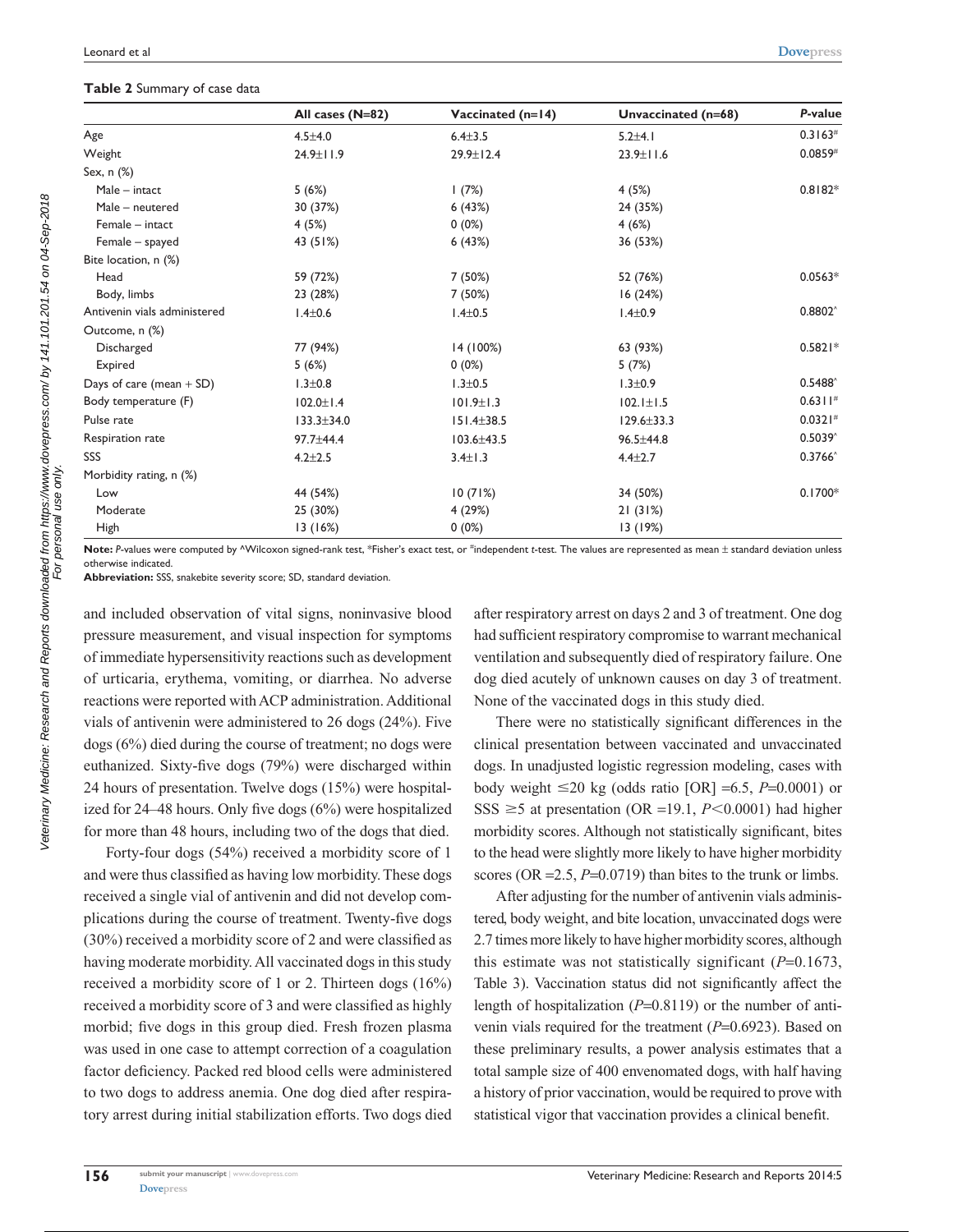#### **Table 3** Results of multivariable regression

|                                          | OR   | (95% CI)      | P-value |
|------------------------------------------|------|---------------|---------|
| Adjusted odds of higher morbidity scores |      |               |         |
| Unvaccinated status                      | 2.73 | (0.66, 11.37) | 0.1673  |
| Number of antivenin                      | 5.04 | (2.15, 11.78) | 0.0002  |
| vials administered                       |      |               |         |
| Body weight $\leq$ 20 kg                 | 5.89 | (2.15, 16.14) | 0.0006  |
| Facial bite location                     | 1.14 | (0.37, 3.49)  | 0.8195  |
|                                          |      |               |         |

**Note:** Bold values are statistically significant.

**Abbreviations:** OR, odds ratio; CI, confidence interval.

# **Discussion**

Analysis of this population of dogs revealed several factors significantly associated with increased morbidity. Smaller dogs were at significantly increased risk of morbidity; this is consistent with previously published negative correlations between body weight and length of hospitalization.<sup>15</sup> Bites to the face were slightly more likely to earn a higher morbidity score in this study population, but this did not reach statistical significance. The majority of dogs in this study (74%) were bitten on the face. This site predilection reflects the naturally inquisitive nature of most dogs, which are likely to approach a rattlesnake and attempt to smell it. Other veterinary studies report a similar proportion of bites to the face.<sup>8</sup>

No statistically significant protective effect of the rattlesnake vaccine was suggested in our data, likely due to the small sample size of vaccinated dogs. The potentially lifesaving benefits of this vaccine merit further study.

This study has several limitations. The study population was limited to moderate to severe cases of envenomation, all of which warranted treatment with antivenin. Dogs that either received a negligible amount of venom during a bite or responded favorably to the vaccine and subsequently developed only mild signs of envenomation would have therefore been excluded. These dogs might not present for emergent care at all, or treatment with antivenin might have been deemed unnecessary by the attending clinician based on presenting clinical signs. This study would also exclude severely envenomated dogs, regardless of vaccination status, for which antivenin therapy was declined for any reason. Similarly, no data were available regarding the specific timing or detailed vaccination history of any dog. Given that the amount of time elapsed since vaccination and the number of vaccines received shape an individual's response to the immunogen in question, an ideal study would use a standardized vaccination protocol and would also be able to control for the time variable between vaccination and envenomation. Finally, the species of rattlesnake responsible for envenomation was not confirmed in any of these cases. In this study, the clinical signs present in all dogs were consistent with

envenomation by the western diamondback rattlesnake. The geographic location of this study does overlap with the habitat of the Mojave rattlesnake (*Crotalus scutulatus*), which the rattlesnake vaccine does not claim to protect against. It is possible that envenomation with a less common species of rattlesnake could confound the current data.

# **Conclusion**

This preliminary study did not demonstrate a statistically significant protective effect of the canine rattlesnake vaccine in dogs suffering from clinical signs of envenomation warranting treatment with antivenin. Further studies are needed to further explore the appropriate use of this vaccine.

### **Acknowledgment**

The authors thank Morgan Cavanaugh, Geoff Chapman, Jeanette Yamamoto, and Joan Dolance for help in the preparation of the manuscript.

### **Disclosure**

The authors report no conflicts of interest in this work.

#### **References**

- 1. Gold BS, Dart RC, Barish RA. Bites of venomous snakes. *N Engl J Med*. 2002;347:347–356.
- 2. Juckett G, Hancox JG. Venomous snakebites in the United States: management review and update. *Am Fam Physician*. 2002;65:1367–1374.
- 3. Armentano RA, Schaer M. Overview and controversies in the medical management of pit viper envenomation in the dog. *J Vet Emerg Crit Care (San Antonio)*. 2011;21:461–470.
- 4. Saviola AJ, Chiszar D, Busch C, Mackessy SP. Molecular basis for prey relocation in viperid snakes. *BMC Biol*. 2013;11:20.
- 5. Peterson ME. Snake bite: pit vipers. *Clin Tech Small Anim Pract*. 2006;21:174–182.
- 6. Najman L, Seshadri R. Rattlesnake envenomation. *Compend Contin Educ Vet*. 2007;29:166–176; quiz 176–177.
- 7. Dart RC, Seifert SA, Carroll L, et al. Affinity-purified, mixed monospecific crotalid antivenom ovine Fab for the treatment of crotalid venom poisoning. *Ann Emerg Med*. 1997;30:33–39.
- 8. McCown JL, Cooke KL, Hanel RM, Jones GL, Hill RC. Effect of antivenin dose on outcome from crotalid envenomation: 218 dogs (1988–2006). *J Vet Emerg Crit Care (San Antonio)*. 2009;19:603–610.
- 9. Antivenin (Crotalidae) Polyvalent (ACP) [product insert], Fort Dodge Laboratories, Inc. Fort Dodge, IA; 2011.
- 10. *C*. *atrox* Toxoid Vaccine Product Information. Available from: [http://](http://www.redrockbiologics.com) [www.redrockbiologics.com.](http://www.redrockbiologics.com) Accessed October 14, 2011.
- 11. Welborn LV, DeVries JG, Ford R, et al. 2011 AAHA canine vaccination guidelines. *J Am Anim Hosp Assoc*. 2011;47:1–42.
- 12. Dart RC, Hurlbut KM, Garcia R, Boren J. Validation of a severity score for the assessment of crotalid snakebite. *Ann Emerg Med*. 1996;27: 321–326.
- 13. Peterson ME, Matz M, Seibold K, Plunkett S, Johnson S, Fitzgerald K. A randomized multicenter trial of Crotalidae polyvalent immune F(ab) antivenom for the treatment of rattlesnake envenomation in dogs. *J Vet Emerg Crit Care (San Antonio)*. 2011;21:335–345.
- 14. Collett D. *Modeling Binary Data*. 2nd ed. London: Press CHC; 2003.
- 15. Hackett TB, Wingfield WE, Mazzaferro EM, Benedetti JS. Clinical findings associated with prairie rattlesnake bites in dogs: 100 cases (1989–1998). *J Am Vet Med Assoc*. 2002;220:1675–1680.